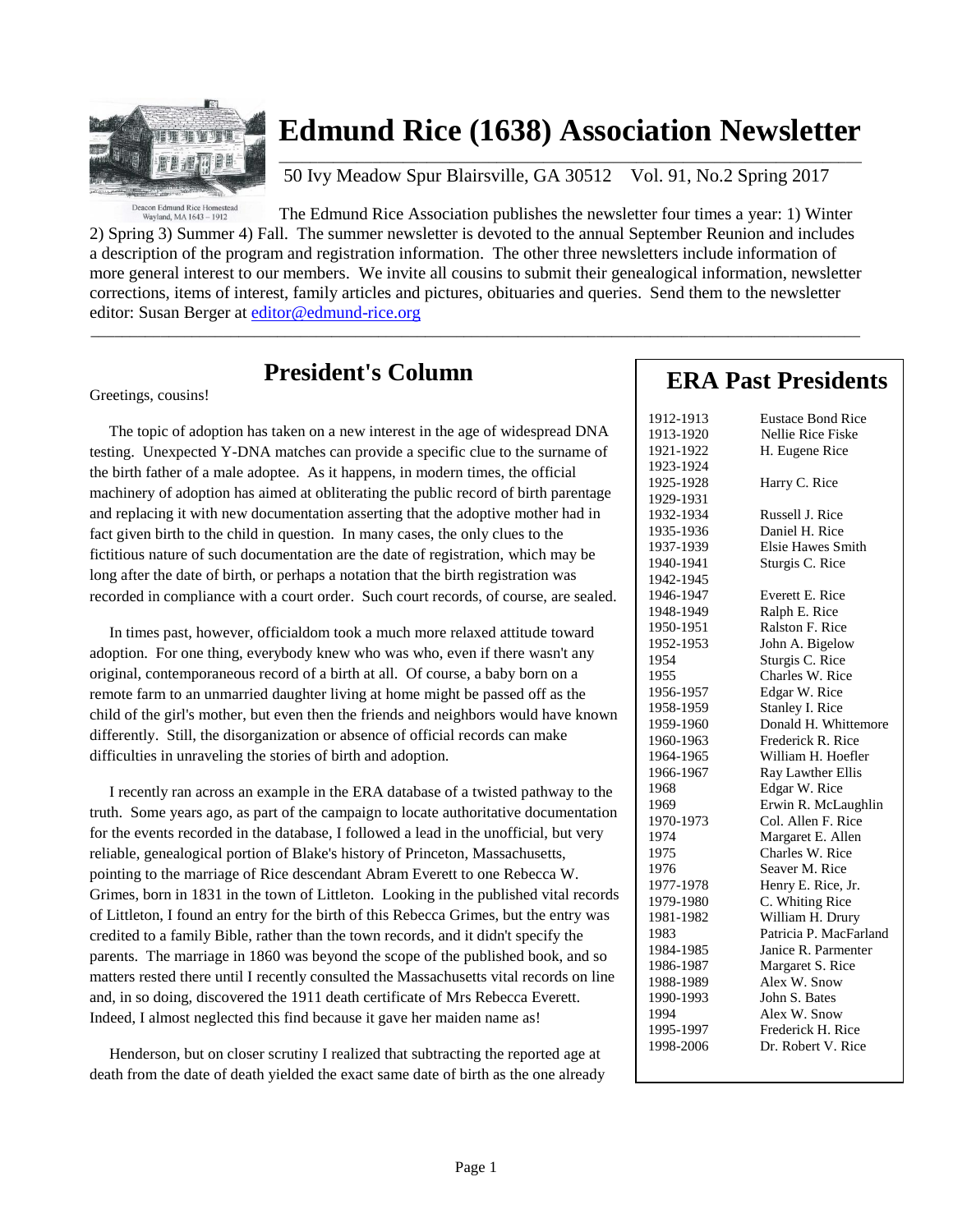in the database, and also the informant was her husband Abram Everett. Intriguingly, Abram reported that Rebecca's mother had been named Elizabeth GRIMES, surely an important clue.

 At this point, I returned to the Littleton town records, where I found corroboration of Abram's report. Not only was there an official record of the birth of Rebecca Grimes Henderson on the correct date, but also the parents were recorded as Edward Henderson and Elizabeth Fletcher Grimes, in agreement with the death certificate. Further, I found a birth record for this Elizabeth and learned the names of her parents. In particular, her father was distinctively named (Thaddeus), and I discovered that he had had two successive wives. Finally, I looked up the 1860 marriage record and found the resolution of the conundrum: it gave the bride's name as Rebecca W. Grimes (not surprising), but it also stated that she was the adopted daughter of Thaddeus Grimes and his wife Rebecca. In other words, she had been adopted by her maternal grandfather and step grandmother. It seems that the parents' marriage must have broken up, since Elizabeth Fletcher Grimes died as a single woman in 1865. I never did find anything about Edward Henderson outside of his relationship to his wife and daughter.

#### John Chandler

#### Attention All Cousins,

 I have received the following email from Kristina Allen of the Westborough Historical Society. This celebration will not conflict with our reunion, and so anyone who feels connected to Westborough should be encouraged to go. That would include not just those who descend from folks who lived in Westborough after it separated from Marlborough.

A notice in the newsletter would be appropriate.

John

#### ========================================

Westborough is celebrating its 300th anniversary this year with a big parade on Sunday, September 10. We hope to have some early settlers represented and wondered if there are any Rice descendants in Westborough or nearby who would like to march. It should be a memorable occasion. If any of the Rice family is interested, please have them email me. Regards, Kristina Allen [krisallen2@verizon.net](mailto:krisallen2@verizon.net)

Westborough Historical Society 508-366-0312 8 Edward Dunn Way Westborough, MA 01581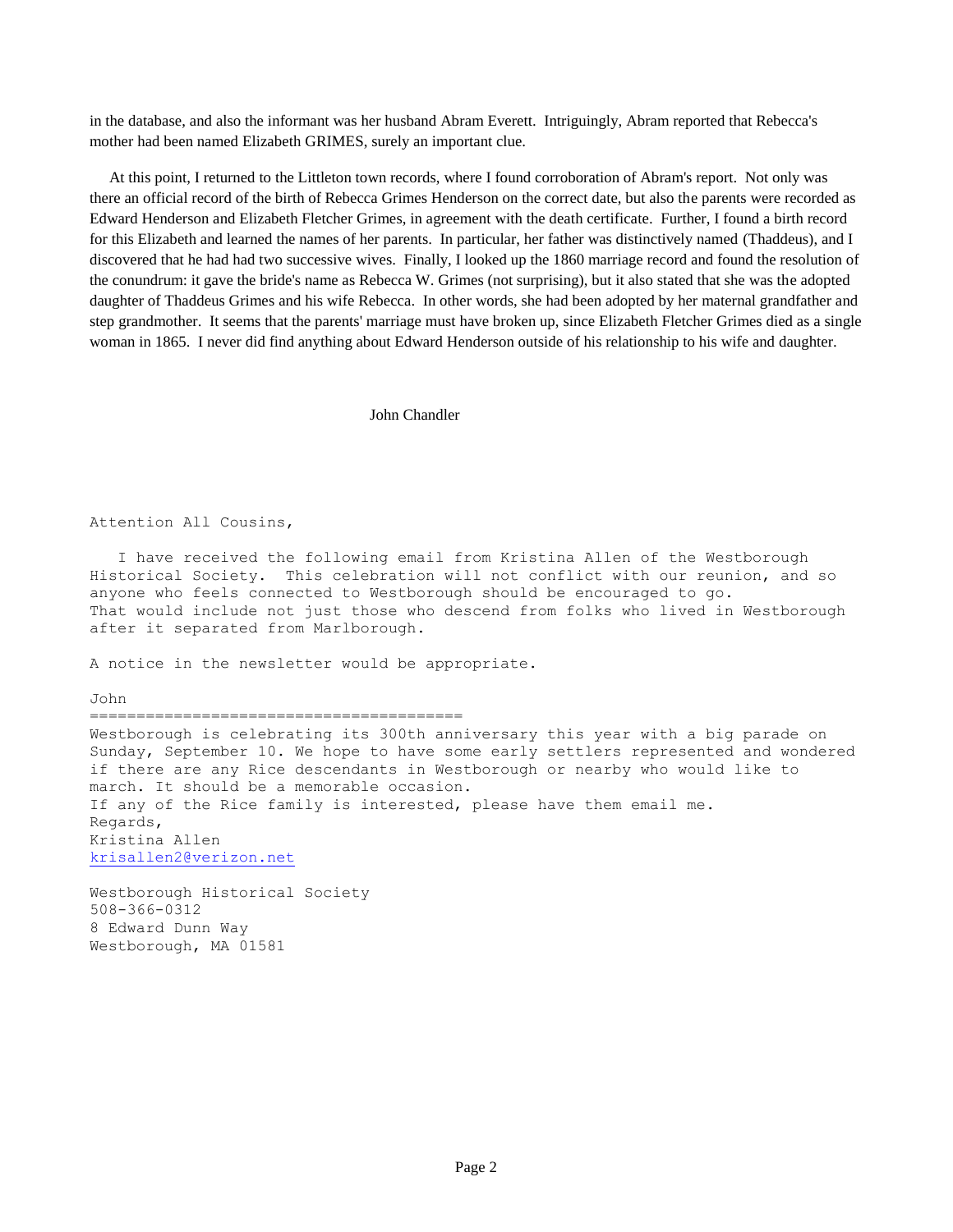# **Edmund Rice (1638) Association Newsletter**

**Send your articles, newsletter corrections, member news, your children or grandchildren's births, obituaries, family items of interest and any queries etc. to the newsletter editor**:

Susan R. Berger email: [editor@edmund-rice.org](mailto:editor@edmund-rice.org)

## **Membership**

The Edmund Rice (1638) Association, Inc. is governed by a Board of Directors, of at least five members, elected at the annual reunion and meeting, usually held on a weekend in September.

Descendants of Edmund Rice were holding reunions as early as 1851, but it was not until 1912 that the Association was formed and officers elected. Incorporation under Massachusetts law took place in 1934.

Membership is open to anyone who claims to be a lineal descendant of Edmund Rice. Rigorous proof is not required and many members have been able to ascertain their pedigree only after access to the books and files of other members. Spouses are also eligible for membership.

| Annual dues, payable September 1, are: |  |
|----------------------------------------|--|
|                                        |  |
| Renewals:                              |  |
| Under 80 years of age \$ 15.00         |  |
|                                        |  |
| Life membership\$200.00                |  |
| (single payment)                       |  |

**Checks Payable to**: EDMUND RICE (1638) ASSN., INC.

### **Membership Mailing Address:**

Susan R. Berger 50 Ivy Meadow Spur Blairsville, GA 30512

### **Membership Email Address:**

*[srberger@bellsouth.net](mailto:srberger@bellsouth.net)*

### **Address Corrections**:

The Post Office now forwards mail for 12 months if a member has submitted a forwarding address to the post office. The post office also returns the forwarding address for a .75 fee. If a member has no forwarding address or 12 months forwarding has expired the post office returns the mail. Return postage and re-mailing postage costs the Association nearly \$1.75 per copy.

*Your help with this is greatly appreciated.*

#### **Inside This Issue**

| Officers/Directors        | p. 4  |
|---------------------------|-------|
| In Memory                 | p. 5  |
| New Members               | p. 5  |
| In Celebration            | p. 5  |
| <b>ERA</b> Database       | p. 7  |
| <b>Books for Sale</b>     | p. 8  |
| Membership Form           | p. 9  |
| The Family Thicket        | p. 10 |
| <b>Meet The Ancestors</b> | p. 11 |

### **EDITOR'S COLUMN**

 I have no items of interest, family articles and pictures, obituaries or queries to put in future newsletters.

 I'm asking cousins to please submit any items of interest, family articles and pictures, obituaries and queries to me for future use in the newsletters.

 Send them to the newsletter editor: Susan Berger at [editor@edmund-rice.org](mailto:editor@edmund-rice.org)

Thanks, Susan Berger

Edmund Rice (1638) Association Website *info@edmund-rice.org*

**2014 - 2015 Officers www.edmund-rice.org**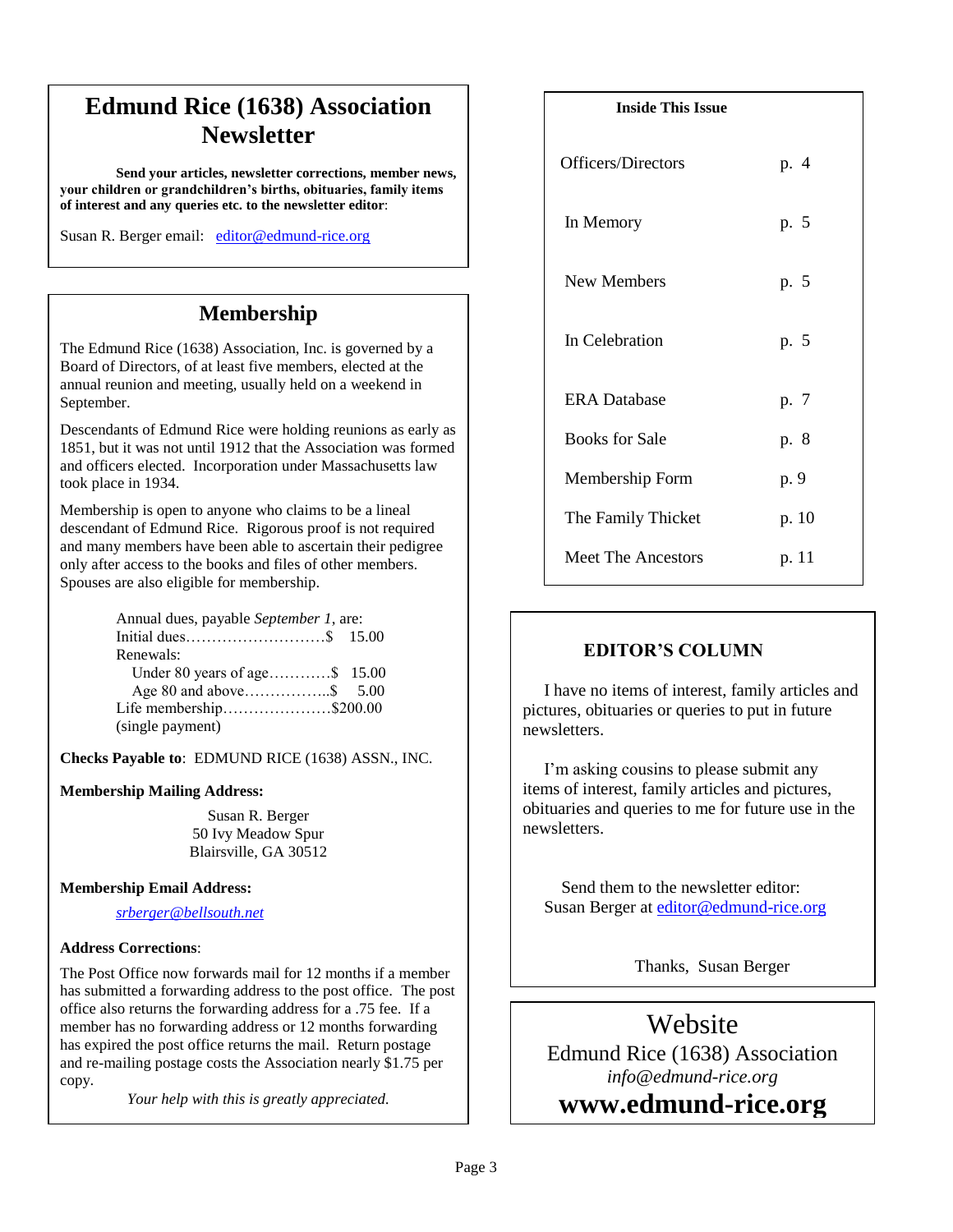## **2016 – 2017 Officers**

**President, John F. Chandler** 183 Prospect Hill Rd., Harvard, MA 01451 *[john.chandler@alum.mit.edu](mailto:john.chandler@alum.mit.edu)*

**Vice President & Webmaster, Brian C. Rice** 28 Bedford St #16, New York, NY 10014 **Bchar.rice@hotmail.com**

**Treasurer & Book Custodian, Michael A. Rice** 201 Old Post Road, Wakefield, RI 02879 **[rice@uri.edu](mailto:rice@uri.edu)**

**Recording Secretary, Kathleen H. Bond** 31 Billings Rd No. Stonington, CT 06359 **vtvacation@msn.com**

**Historian, George W. King** 4216 Exbury Ln Williamsburg, VA 23188 **[gking5@cox.net](mailto:gking5@cox.net)**

**Membership, Susan R. Berger** 50 Ivy Meadow Spur Blairsville, GA 30512 (706) 970-0801 *[srberger@bellsouth.net](mailto:srberger@bellsouth.net)*

## **2016 - 2017 Directors**

**Newsletter Editor, Susan R. Berger** 50 Ivy Meadow Spur Blairsville, GA 30512 **[editor@edmund-rice.org](mailto:editor@edmund-rice.org)**

**Dale C. Gunn[, dcgunn@gmail.com](mailto:dcgunn@gmail.com)**

**Beth McAleer, [mcaleerb@bc.edu](mailto:mcaleerb@bc.edu)**

**George L Rice, grice99@hotmail.com**

**William S. Rice, [svmyosotis@msn.com](mailto:svmyosotis@msn.com)**

**Timothy L. Sanford, [timothy.l.sanford@sympatico,ca](mailto:timothy.l.sanford@sympatico,ca)**

**Katrina Rice Schmidt katrice@pacbell.net**

**Wendolin E. Wesen, [crwesen@aol.com](mailto:crwesen@aol.com)**

**Ruth M. Brown***, DIRECTOR EMERITA*

**DNA Project, Dr. Robert V Rice** 12A Woodview Drive, Falmouth, MA 02540 (508) 548-4960 [rvrbarre@verizon.net](mailto:rvrbarre@verizon.net)

# EDMUND RICE (1638) ASSOCIATION NEWSLETTER

Published Winter, Spring, Summer and Fall by the Edmund Rice (1638) Association 50 Ivy Meadow Spur Blairsville, GA 30512

The Edmund Rice (1638) Association 183 Prospect Hill Rd Harvard, MA 01451 was established in 1851 and incorporated in 1934 to encourage antiquarian, genealogical, and historical research concerning the ancestors and descendants of Edmund Rice who settled in Sudbury, Massachusetts in 1638, and to promote fellowship among its members and friends.

\_\_\_\_\_\_\_\_\_\_\_\_\_\_\_\_\_\_\_\_\_\_\_\_\_\_\_\_\_\_\_\_\_\_\_\_\_\_\_\_\_\_\_\_\_\_\_\_\_\_\_\_\_\_\_\_\_\_\_\_\_\_\_\_\_\_\_

The Association is an educational, non-profit organization recognized under section 501(c) (3) of the Internal Revenue Code.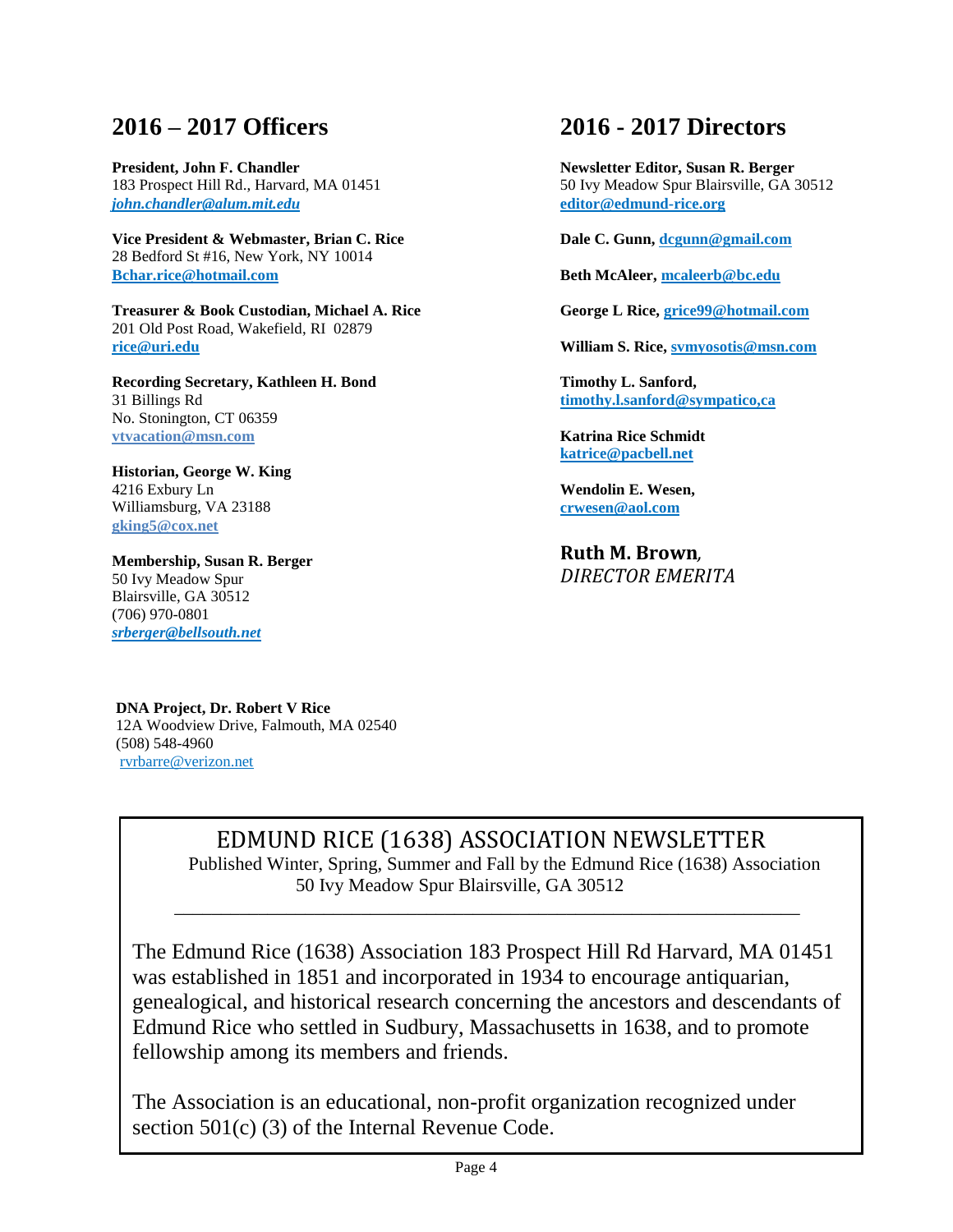# *Memorial Gifts*

Consider donating to the Edmund Rice Association in memory of a loved one

**IN MEMORY** Please join me saying a final goodbye to the members we lost.

Evelyn Jensen passed away on April 17, 2008 in Ogden, IA

Grace Virginia Rice, age 92, passed away April 12, 2017 in Brooklyn Center, MN. Grace was preceded in death by her parents Kenneth and Ruth Rice and her brother Kenneth Rice Jr.

### **NEW MEMBERS**

Peter A Newbould of Nova Scotia, CANADA;

### **NEW LIFE MEMBERS**

## **MEMBERS MAKING ADDITIONAL CONTRIBUTIONS**

## **IN CELEBRATION**  "HAPPY BIRTHDAY TO YOU" – "HAPPY BIRTHDAY DEAR COUSINS" WE HOPE YOU HAVE MANY MORE

## **JANUARY**

**William Amidon** of Laconia, NH; **Laura S Anders** of Fulton,IL; **Doris Austin** of Aurora, TN; **Stephen Bergstrom** of Fairfax, VA; **Kathy Bond** of N. Stonington, CT; **Nancy Boulter** of Berea, OH; **Emily Donavan** of Lexington, MA; **Geraldine Rice Foty** of W. Brookfield, MA; **Amy Hall** of Framingham, MA; **Stanley Heisler** of Ridgefield, CT; **Sandra Hyden** of Arlington, TX; **Wallace B King** of Beaverton, OR; **Stephen R Knowlton** of ; **Dolores Rice Mandeville** of Broken Bow, NE; **Lynn McLaughlin** of South Hadley, MA; **Bob McLaughlin** of St. Louis, MO; **Michael Willer** of Creston, CA; **Christopher I Rice** of Newcastle, ME; **Katharine Paranya** of Oneonta, NY; **Becky Rice-Leanna** of Elk River, MN; **Jane Rice** of Moultonboro, NH; **Susan Rice-Myers** of Sutton, MA; **Patricia Leslie** of S Windham, ME; **Laura Staublin** of Fulton, IL; **Lois Morlock** of Hastings, MN; **Jillaine Smith** of Bethesda, MD; **Julia Holfey** of Bloomfield Hills, MI; **Richard Gariepy** of Barre, ME; **Robert Duggan Jr** of Stone Mountain, GA; **Robert K Rice** of Morgan Hill, CA; **Robert M. Rice** of East Moriches, NY; **Donna Meszaros** of Phoenix, AZ; **Herbert H Rice** of Lowell, MI; **Robert T Rice** of Florence, MA; **James P Rice** of Pekin, IL; **Carl Ulrich** of Edmonton, AB CANADA; **Karen Davis** of Star Valley, AZ; **Barry Rice** of Edmund, OK; **Richard E Rice** of Anaheim, CA; **Nancy B Murphy** of E Hampstead, NH; **James P Rice** of Pekin, IL; **William S Rice** of Rensselaerville, NY; **William McNeil III** of Brockton, MA.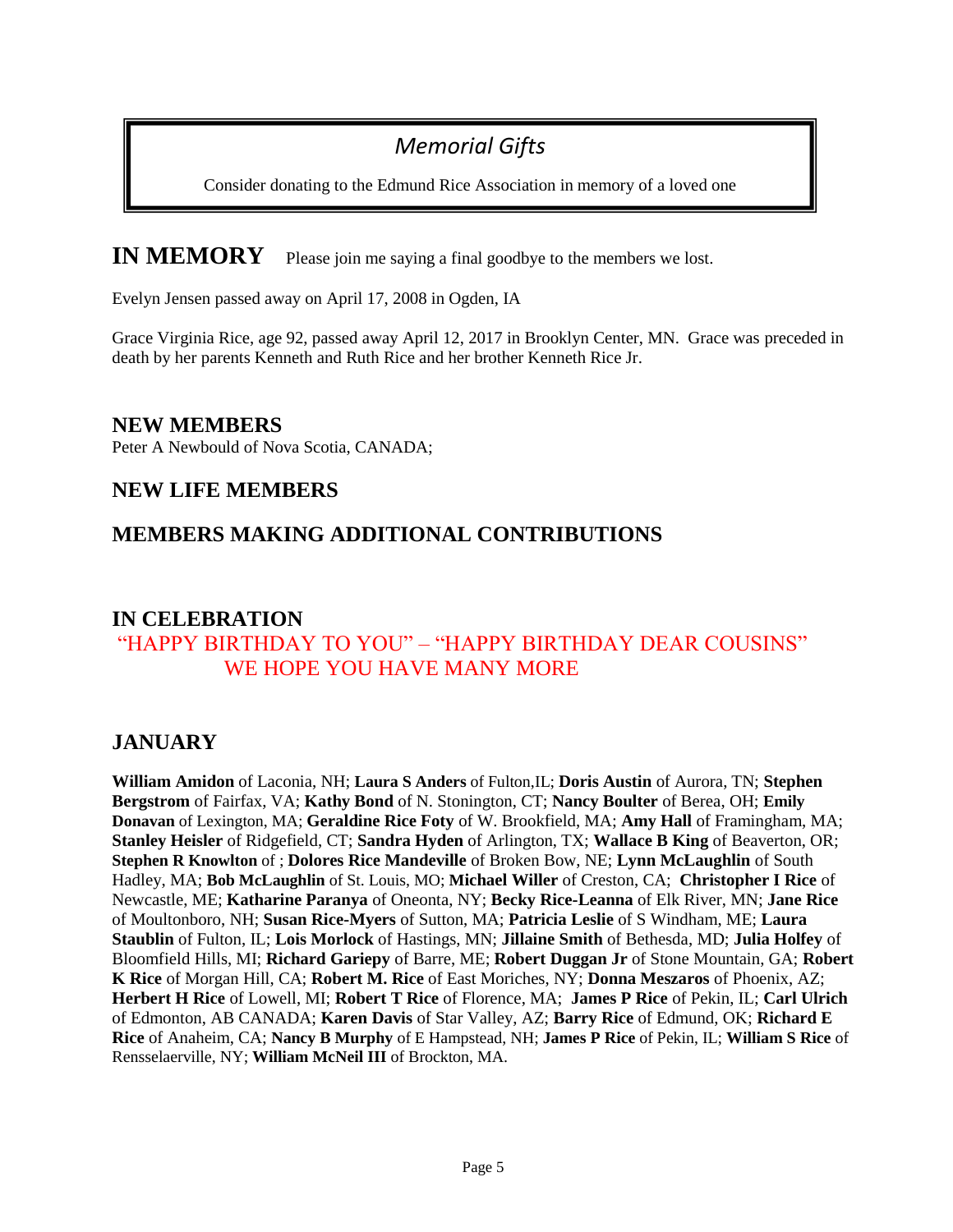### **FEBRUARY**

**Timothy P Rice** of Richmond, VA; **James Fullerton** of Toronto, ON CANADA; **Helen Taylor** of Glassboro, NJ; **Lawrence Peters** of York Harbor, ME; **Peter Bundgard** of Washington, MS; **Larry Howe** of Dansville, NY; **Anne DiBuono** of Hubbardston, MA; **Pamela Harrison** of Evanston, IL; **William Sullivan** of Larchmont, NY; **Charles Thurlow IV** of Cumberland, RI; **Stephen Frazel** of Stow, MA; **Larry L Rice** of Gulf Shores, AL; **Earl Smith** of Rockville, MD; **David Rice Staublin** of Rockford, MI; **Bill Paeth** of Cedar Rapids, IA; **Joan Schacht** of Chesterfield, MO; **Janice Vanlysel** of Madison, WI; **David Alcorn** of Worcester, MA; **Rob Wood** of Glen Rock, NY; **Nancy Benkhart** of Woodstock, CT; **Karen Roop** of Concord, MA; **Craig Tally** of Joplin, MO; **George Rice Jr** of Wayland, MA; **David L.G. Smith** of Nova Scotia CANADA; **Rodney C Rice** of Waterman, IL;

**Wendy Wesen** of Grosse Pointe Woods, MI; **John W Rice III** of San Diego, CA; **Mary Anne Mueth** of Howell, MI; **Josef Moorehead** of Gold River, CA; **William Bryan** of Arlington, VT; **Andrea Wetzstein** of Laughlin, NV; **Mary Ann Carney** of Wilbraham, MA; **Mary Cole** of Seattle, WA; **William R. Drury** of Virginia Beach, VA; **Christine Graham** of Provo, UT; **Bonnie Johnson** of Mebane, NC; **Fred Joslin** of Gastonbury, CT; **Charles V Peterson** of Savage, MN.

## **MARCH**

**Christine Rios** of Murrieta, CA; **Colin Fairn** of Don Mills, ON CANADA; **Barbara Rice** of Florissant, MO; **Michael A Rice** of Wakefield, RI; **Stephen Seiple** of Hilliard, OH; **Pamela Speciale** of Charlestown, MA; **Alison Goeller** of APO, AE; **Richard B Rice** of Rockville Centre, NY; **Philip E Rice** of Saranac, NY; **Eugene Rice** of Oviedo, FL; **Diana Hageboeck** of Wayzata, MN; **Shirley C Rice** of Lake Forest, IL; **David E Rice** of South Burlington, VT; **Patricia LaRock** of Vancouver, WA; **Beatrice Hites** of Douglasville, GA; **Charlotte Reed** of Rockport, MA; **Clifford 'Skip' Rice Jr** of Bethel, AK; **Col. George King** of Williamsburg, VA; **William S Rice** of Ormond Beach, FL; **Robert Howe** of Springfield, MA; **Dudley Titus** of St Louis, MO; **Patricia Blackmer** of Delavan, WI; **Stephen J Rice** of Seattle, WA; **Peggy Brown** of Maynard, MA; **Douglas J Rice** of Rochester, NY; **William J Rice Sr**. of Johnston City, IL; **Alvin Rice** of Flint, TX; **Patricia Stithem** of Clinton, AR; **Robert B Rice** of Mechanicsville, MD; **Martha McLaughlin** of Hockessin, DE; **Hope Pobst** of Barre, ME; **Lorraine Jacobs** of East Hartford, CT; **Michael Dalton** of San Antonio, TX; **Marilyn J Powers** of Wilbraham, MA; **Douglas J Rice** of Rochester, NY; **William J Rice Sr** of Johnston City, IL.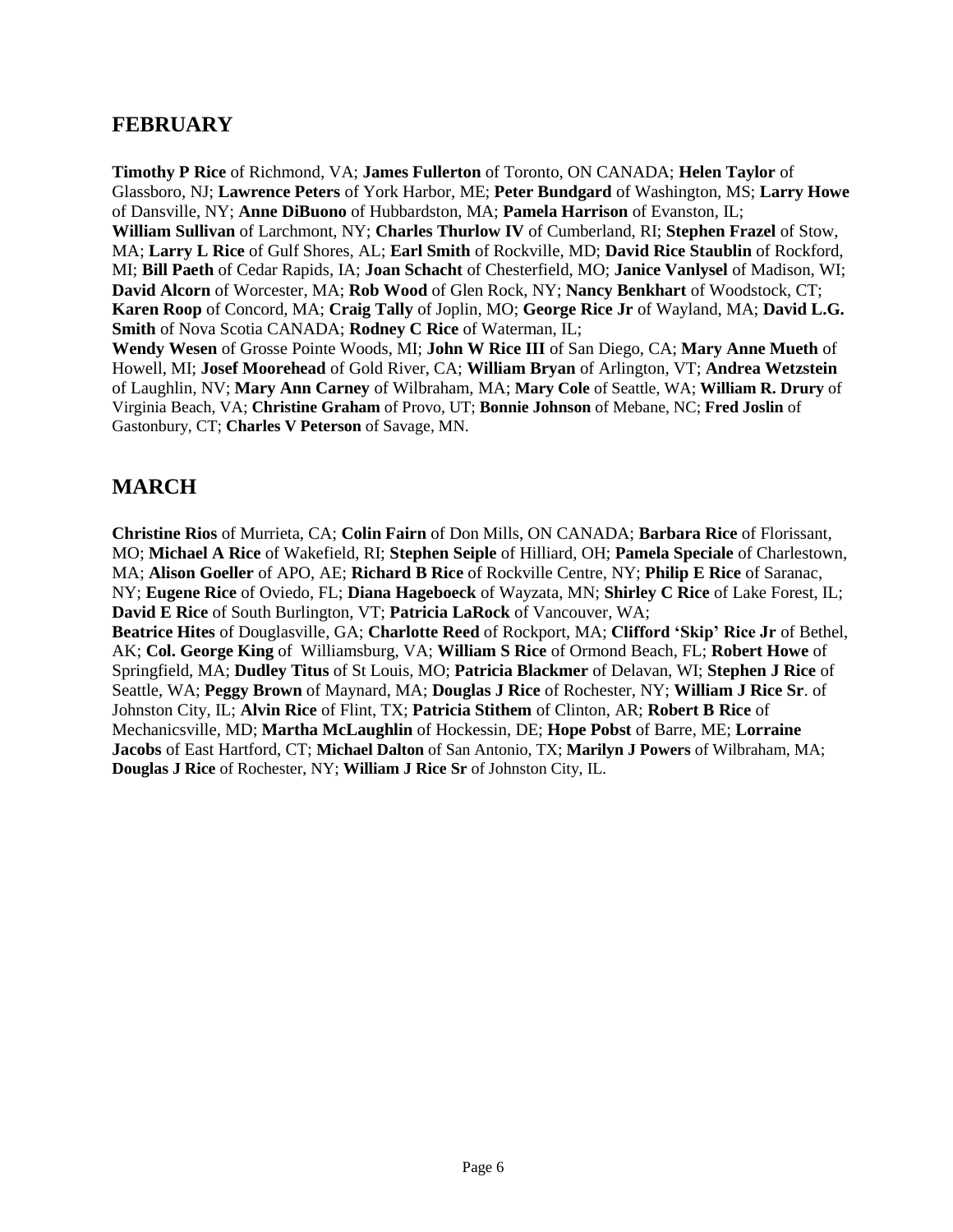# **ERA Database**

Our computer database has been and will continue to be essential for DNA studies for Edmund Rice descendants and the descendants of other early Sudbury families. We need your continuing support. If you have not submitted your family line to us, why wait any longer? Have Questions? Contact our Historian at: *[gking5 @ cox.net](mailto:gking5@cox.net)*

# **Nine-Generation Rice Database Available on CD**

Your Board of Directors (BoD) agreed that we would offer the nine-generation report and database to our members (only). The BoD approved a charge of \$10 plus \$5 shipping and handling postpaid for a CD-ROM containing both documents. Please order from the Treasurer by sending a request for the CD-ROM, your name and mailing address and a check or money order for \$15 to:

> Michael Rice 201 Old Post Rd Wakefield, RI 02879-3908

The BoD placed three caveats on the distribution of these documents:

- 1) The information is copyrighted by the Edmund Rice (1638) Association and is restricted to the personal use of association members.
- 2) The CDs will be available only to Association members who agree to its terms of use.
- 3) The Association master database is an ongoing effort through September 2016. If you find any documentable errors, please let us know!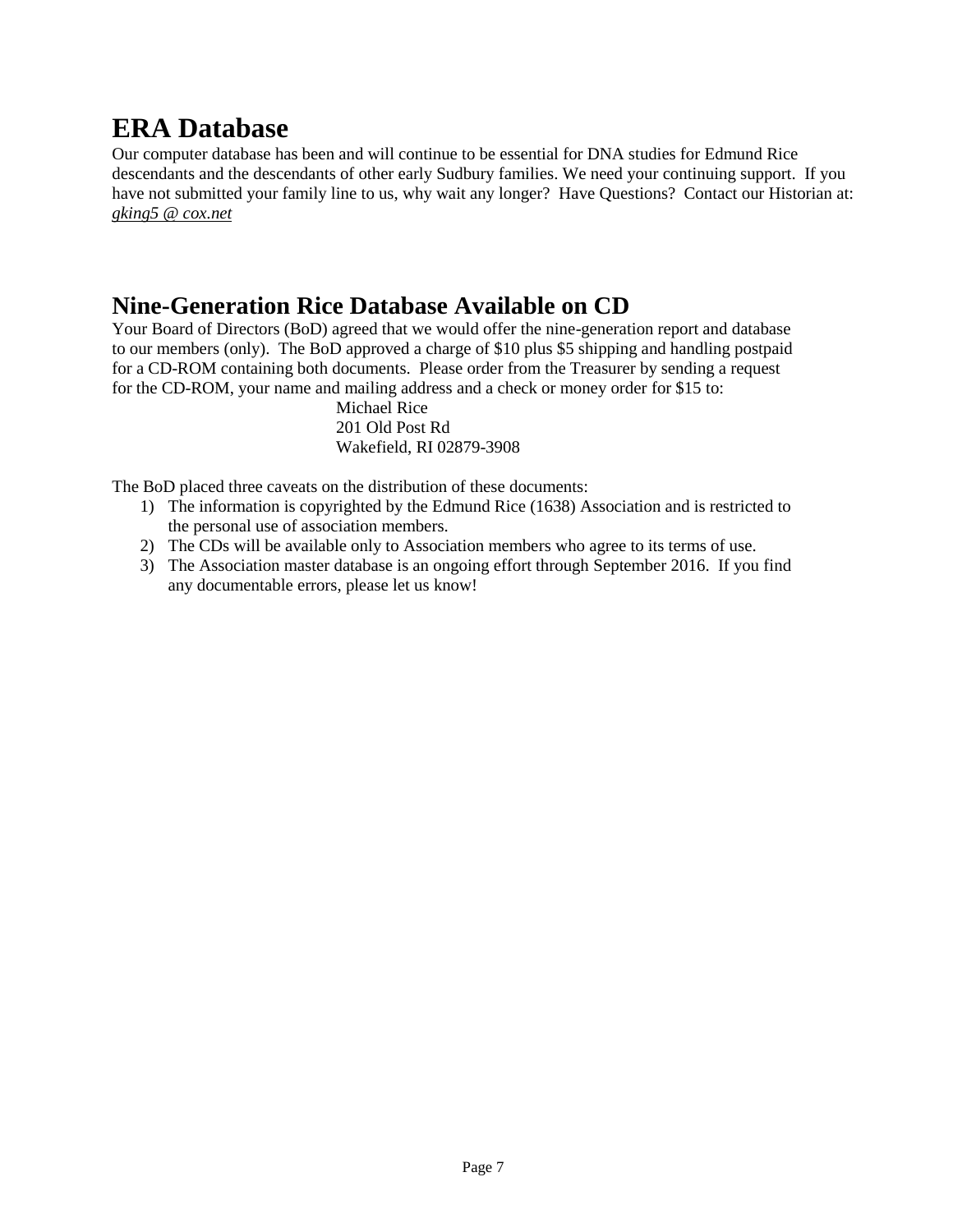### **Rice Books Available**

### **The Rice Family**, by Andrew Henshaw Ward **[\$5]** 110 pages

Hard-cover reprint. New, unused. A genealogical history of descendants of Deacon Edmund Rice who came from Berkhamstead, England, and settled in Sudbury, Massachusetts, in 1638. 379 pages. Includes a soft-cover supplement (1967) containing additions and corrections.

### **The Rice Family, Supplement 2 (Part 1) [\$7]** 224 pages

Supplement Number 2 (Part 1) to *The Rice Family*, compiled by Margaret S. Rice (1983). Hard-cover reprint. New, unused. Additional lines of descent through the first eight generations, which were unknown at the time of publication of *The Rice Family* and the 1967 supplement.

#### **The Rice Family, Supplement 2 (Part 2) [\$8]** 720 pages

Supplement Number 2 (Part 1) to *The Rice Family*, compiled by Margaret S. Rice (1985). Hard-cover reprint. New, unused. A continuation of *The Rice Family Supplement 2 (Part 1)* from the ninth generation to the present (1985).

#### **Edmund Rice and His Family** and **We Sought the Wilderness [\$5]** 357 pages

Two manuscripts in one binding. Hard-cover reprint. 1986. New, unused. *Edmund Rice and His Family*, by Elsie Hawes Smith (1938) An historical narrative about the early days of the Rices. Contains much genealogical information, as well as being a charming story. *We Sought the Wilderness*, by Rev. Clayton Rice (1949) An historical narrative based on those Rices who pushed Westward to the prairies after short stays in New Hampshire and Vermont.

**A Genealogical Register of Edmund Rice Descendants [\$15]** 1594 pages, published by the association in 1970. A continuation of A.H. Ward's Rice Family (1858) and the supplement to that book, bring it up to date at the time of publication. *This book is out of print but is available for purchase on CD -* **Association members only.**

Mail check/money order made payable to: Edmund Rice (1638) Association, Inc. send to:

**Michael A. Rice 201 Old Post Rd Wakefield, RI 02879-3908**

### **More Books… by our cousins**

**Mildred L. Henschel** is the author of **Lickiss Families and English Ancestors** consists of 292 pages and is spiralbound with laminated covers. It consists of 3 parts: the first is English Ancestors, which includes Rice, Towne, Ball, Boland, Bullard, Mellen, Southworth, Whale, French, Fox, Frost, Moore, and Hancock. The second part starts with Hancock-- Sarah Jane who married the first John Lickiss to come to America and their descendants. The 3rd part consists of other Lickiss families, and includes a Table of Contents and Index. Price is \$45, postage and handling included. Mailing address is: 835 Valentine Dr., Dubuque, IA. 52003-0211

**Timothy L. Sanford** - Searching for the Forgotten War – 1812, Canada and Searching for the Forgotten War -1812, United States of America. These two volumes provide valuable information to those interested in the War of 1812 and those who wish to learn about the people, places, and the battles fought between North American neighbors in the early nineteenth century. **Both books are available on Amazon.com**

**Jane Rice** – Bob Fogg and New Hampshire's Golden Age of Aviation, consists of 220 pages. The book tells the story in words and numerous pictures of Robert S. Fogg, the pioneer who brought aviation to New Hampshire, beginning in 1920. Thomas Emerson Proctor Rice, the author's grandfather, flew in France during World War I and from 1936 to 1938 was a partner in Fogg's Winnipesaukee Air Service. Those interested in aviation history, or the history of Lake Winnipesaukee, N.H. will enjoy the book. Jane would be glad to personalize with any desired inscription. Jane Rice can be reached at PO Box 5, Moultonborough, NH 03254. *Price is \$19.95.* **The book is available on Amazon.**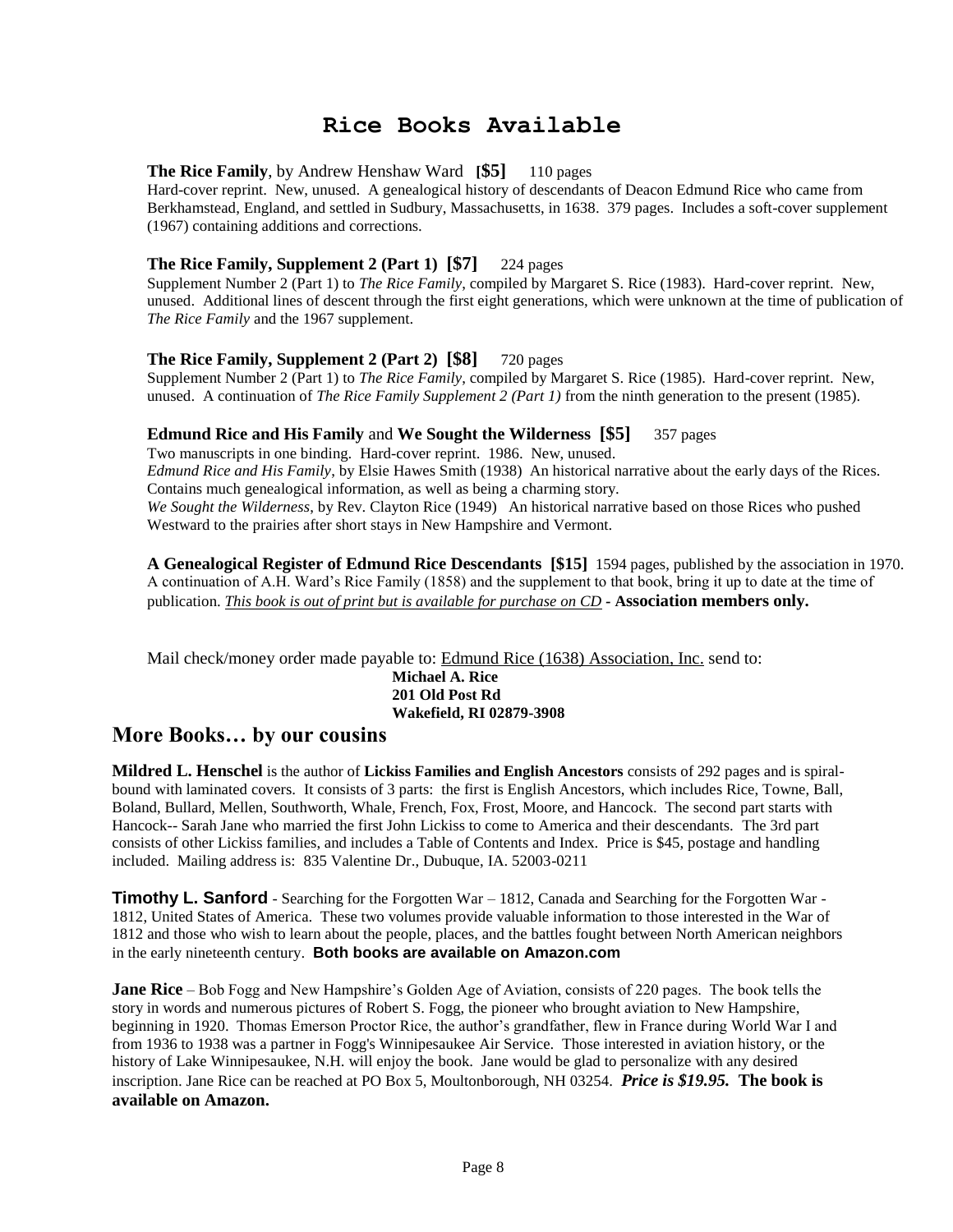

### **EDMUND RICE (1638) ASSOCIATION, INC.**

Susan R. Berger ERA Membership Chair 50 Ivy Meadow Spur Blairsville, GA 30512-9012 srberger@bellsouth.net

Cousins,

### **PLEASE CHECK THE EXPIRATION DATE ON YOUR MEMBERSHIP CARD!**

The dues year is September 1st to September 1<sup>st</sup>. If not already paid, your *dues for Sept. 2016 thru Sept.2017 are overdue!!* Dues rates are per person; there is no discount for a spouse or children. The Board of Directors voted to insert the "Additional Voluntary Contribution" line in an attempt to offset the erosion of our treasury due to the current low interest rates. Additional contributions are appreciated.

| Annual dues are payable by September 1st<br>Additional voluntary contribution                                                               |        | $\begin{picture}(20,20) \put(0,0){\vector(1,0){100}} \put(15,0){\vector(1,0){100}} \put(15,0){\vector(1,0){100}} \put(15,0){\vector(1,0){100}} \put(15,0){\vector(1,0){100}} \put(15,0){\vector(1,0){100}} \put(15,0){\vector(1,0){100}} \put(15,0){\vector(1,0){100}} \put(15,0){\vector(1,0){100}} \put(15,0){\vector(1,0){100}} \put(15,0){\vector(1,0){100}} \$<br>$\begin{picture}(20,20) \put(0,0){\vector(1,0){100}} \put(15,0){\vector(1,0){100}} \put(15,0){\vector(1,0){100}} \put(15,0){\vector(1,0){100}} \put(15,0){\vector(1,0){100}} \put(15,0){\vector(1,0){100}} \put(15,0){\vector(1,0){100}} \put(15,0){\vector(1,0){100}} \put(15,0){\vector(1,0){100}} \put(15,0){\vector(1,0){100}} \put(15,0){\vector(1,0){100}} \$ |
|---------------------------------------------------------------------------------------------------------------------------------------------|--------|--------------------------------------------------------------------------------------------------------------------------------------------------------------------------------------------------------------------------------------------------------------------------------------------------------------------------------------------------------------------------------------------------------------------------------------------------------------------------------------------------------------------------------------------------------------------------------------------------------------------------------------------------------------------------------------------------------------------------------------------|
|                                                                                                                                             | Total  | $\frac{1}{2}$                                                                                                                                                                                                                                                                                                                                                                                                                                                                                                                                                                                                                                                                                                                              |
| The schedule of dues is as follows:                                                                                                         |        |                                                                                                                                                                                                                                                                                                                                                                                                                                                                                                                                                                                                                                                                                                                                            |
| Under age 80                                                                                                                                | 15.00  |                                                                                                                                                                                                                                                                                                                                                                                                                                                                                                                                                                                                                                                                                                                                            |
| Age 80 and above                                                                                                                            | 5.00   |                                                                                                                                                                                                                                                                                                                                                                                                                                                                                                                                                                                                                                                                                                                                            |
| Life membership (in a single payment)                                                                                                       | 200.00 |                                                                                                                                                                                                                                                                                                                                                                                                                                                                                                                                                                                                                                                                                                                                            |
| Membership Type: New ____ Renewal ____ Membership Info Update ____<br>Preferred Newsletter Delivery Method: Paper via US Mail___ or Email__ |        |                                                                                                                                                                                                                                                                                                                                                                                                                                                                                                                                                                                                                                                                                                                                            |
|                                                                                                                                             |        |                                                                                                                                                                                                                                                                                                                                                                                                                                                                                                                                                                                                                                                                                                                                            |
|                                                                                                                                             |        |                                                                                                                                                                                                                                                                                                                                                                                                                                                                                                                                                                                                                                                                                                                                            |
| Birthday (MM/DD/YYYY)<br>Added to ERA database for identification (kept confidential) and Birthday Wishes                                   |        |                                                                                                                                                                                                                                                                                                                                                                                                                                                                                                                                                                                                                                                                                                                                            |
| Name and the set of the set of the set of the set of the set of the set of the set of the set of the set of th                              |        |                                                                                                                                                                                                                                                                                                                                                                                                                                                                                                                                                                                                                                                                                                                                            |
| Due to duplicate first & last names: Please include First, Middle, "Maiden" Last, Suffix                                                    |        |                                                                                                                                                                                                                                                                                                                                                                                                                                                                                                                                                                                                                                                                                                                                            |
|                                                                                                                                             |        |                                                                                                                                                                                                                                                                                                                                                                                                                                                                                                                                                                                                                                                                                                                                            |
|                                                                                                                                             |        |                                                                                                                                                                                                                                                                                                                                                                                                                                                                                                                                                                                                                                                                                                                                            |
| State ____________Zip/Postal Code __________________Country (if not USA)___________________________                                         |        |                                                                                                                                                                                                                                                                                                                                                                                                                                                                                                                                                                                                                                                                                                                                            |
| You may send this form and pay your annual dues via PAYPAL $-OR - pay$ by Check/Money                                                       |        |                                                                                                                                                                                                                                                                                                                                                                                                                                                                                                                                                                                                                                                                                                                                            |
| Order made payable to Edmund Rice (1638) Association, Inc. Please send check/money order                                                    |        |                                                                                                                                                                                                                                                                                                                                                                                                                                                                                                                                                                                                                                                                                                                                            |
| with this form to: Susan Berger                                                                                                             |        |                                                                                                                                                                                                                                                                                                                                                                                                                                                                                                                                                                                                                                                                                                                                            |

*50 Ivy Meadow Spur Blairsville, GA 30512-9012*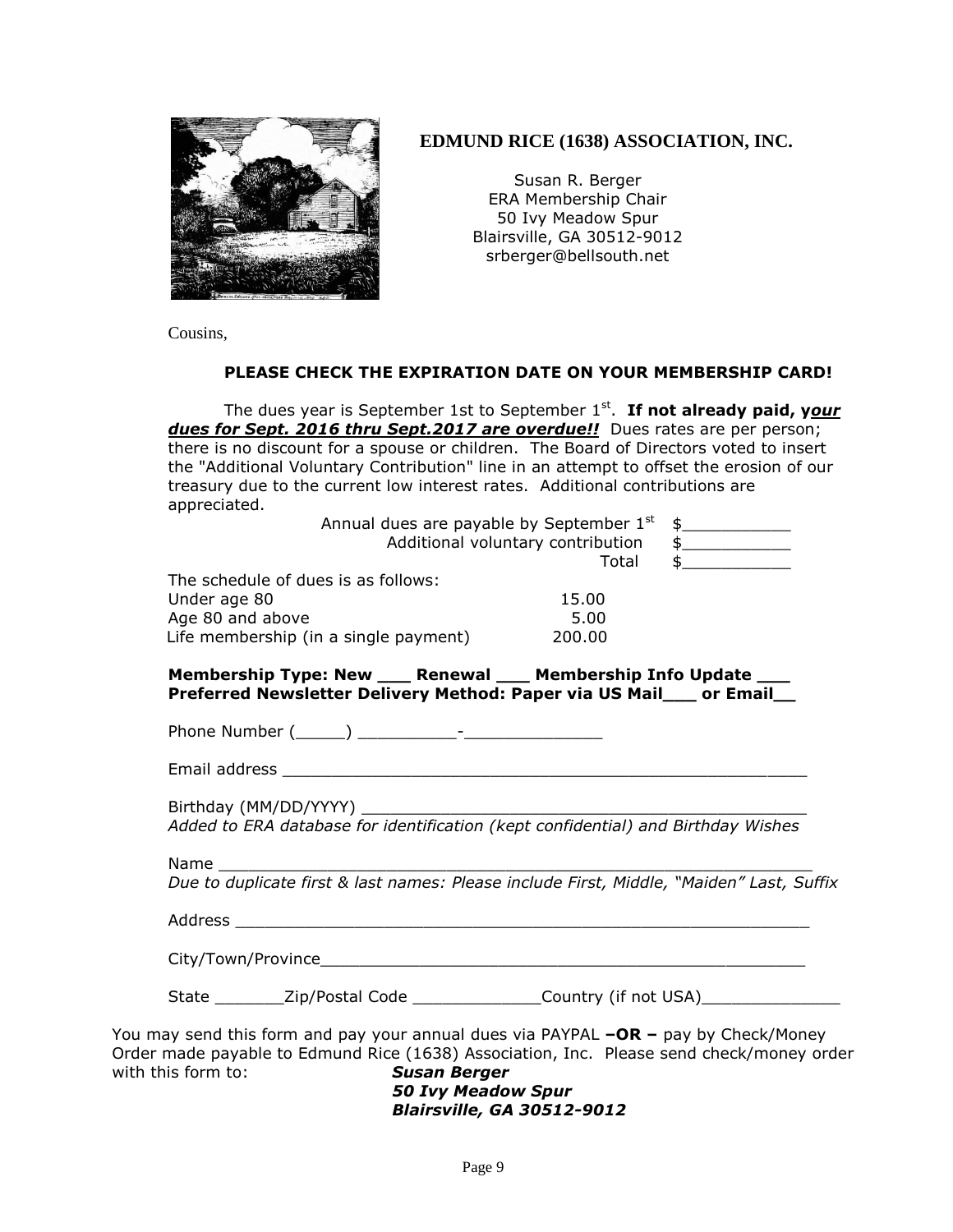## **The Family Thicket, Part XXIII**

### **John Chandler**

*This is the latest in a series of articles looking at the complex relationships among the descendants of Edmund Rice. Each article focuses on one early Massachusetts immigrant and his wife (or wives) and offspring and uncovers some of the ways in which the offspring are connected by marriage to the extended Rice family within a few generations. Many of the people mentioned here are included in our Association's database, but some of those are omitted even so from the on-line 6-generation descendancy report because the latter concentrates on Edmund Rice's descendants and ventures only as far afield as their spouses and spouses' parents.*

The focus of this article is another early Sudbury settler named Edmund who came over in 1638 and became a freeman of the colony in 1640 and went on to be a prominent citizen, this one being Edmund Goodenow. Unlike Edmund Rice, however, the passenger list for his emigration voyage still exists, and so we know exactly who was with the family at the time of departure. He came in the ship Confidence from Southampton, and the passenger list shows him as a husbandman, aged 27, from the town of Dunhead in Wiltshire, and he was accompanied by his wife Ann and their sons John and Thomas, as well as a servant named Richard Sanger. Besides that, his two brothers, also named John and Thomas, came over at the same time bringing their families as well. The brothers may be featured in future articles in this series. As can be seen from the listed age, Edmund Goodenow was nearly a generation younger than Edmund Rice, but, like him, had children both before and after emigration and was active in Sudbury affairs. Among other things, he represented Sudbury in the General Court for two terms and was captain of the town militia.

A word here about spelling: besides the spelling I have adopted for this article, there are many others that have turned up in public records. The published vital records in the town of Sudbury reveal the following: Gooddenow, Goodenew, Goodenough, Goodnew, Goodnoe, Goodnough, and Goodnow. If you don't like my choice of spelling, feel free to choose your own. Interestingly, the only one that my spell checker thinks is good enough is – you guessed it! Let us now turn to the family connections.

**1**. John (c1635-1721) was born in England and came over with his parents. He became entangled in the family thicket very soon, as he married Mary Axtell, daughter of Thomas and Mary (Rice) Axtell, but the exact nature of this connection is unclear, since the Mary Rice in question could have been Edmund Rice's niece instead of his daughter. Consequently, we need to examine John's descendants for other, more certain links. The search is complicated by the presence of so many different Goodenow families. Even within his own immediate family, there is some confusion over whether the Edmund Goodenow who married Deborah Mann and raised a family in Sudbury was John's son or his younger brother. For the purposes of this article, I will assume the younger Edmund was a son of the elder. In any case, three of John's children furnish connections for us. (*I*) his son John had in turn three sons who figure in this story. (*Ia*) John married Ruth<sup>4</sup> Rice (Isaac<sup>3</sup>, Matthew<sup>2</sup>, Edmund<sup>1</sup>). (*Ib*) Nathan married Lois<sup>5</sup> Cutler (Tabitha<sup>4</sup> Rice, John<sup>3</sup>, Edward<sup>2</sup>, Edmund<sup>1</sup>). (*Ic*) Moses married Thankful<sup>5</sup> Griffin (Lydia<sup>4</sup> Parmenter, Tamasine<sup>3</sup> Rice, Henry<sup>2</sup>, Edmund<sup>1</sup>). (*II*) John's daughter Elizabeth had a grandson Deliverance Parmenter Jr who married Mary<sup>6</sup> Osborn (Lydia<sup>5</sup> Griffin, Lydia<sup>4</sup> Parmenter, Tamasine<sup>3</sup> Rice, Henry<sup>2</sup>, Edmund<sup>1</sup>). (Note that Deliverance's wife Mary was a niece of the above-mentioned Thankful<sup>5</sup> Griffin.) (*III*) John's son Joseph had two sons who both married into the clan. *(IIIa)* Daniel married Sarah<sup>5</sup> Rice (John<sup>4</sup>, John<sup>3</sup>, Edward<sup>2</sup>, Edmund<sup>1</sup>). As an added bonus, after Daniel's wife Sarah died, he married again and had two children who also came into the picture. (*IIIa1*) A daughter Thankful married Asahel<sup>6</sup> Wheeler (Elisha<sup>5</sup>, Abigail<sup>4</sup> Rice, John<sup>3</sup>, Edward<sup>2</sup>, Edmund<sup>1</sup>). (*IIIa2*) A son Joseph married Dinah<sup>6</sup> Moore (Augustus<sup>5</sup>, Tamar<sup>4</sup> Rice, John<sup>3</sup>, Edward<sup>2</sup>, Edmund<sup>1</sup>). (*IIIb*) Peter married Dorothy<sup>5</sup> Moore (Tamar<sup>4</sup> Rice, John<sup>3</sup>, Edward<sup>2</sup>, Edmund<sup>1</sup>). (Note that Dorothy<sup>5</sup> Moore was an aunt of the above-mentioned Dinah<sup>6</sup> Moore.) While we're on the subject of added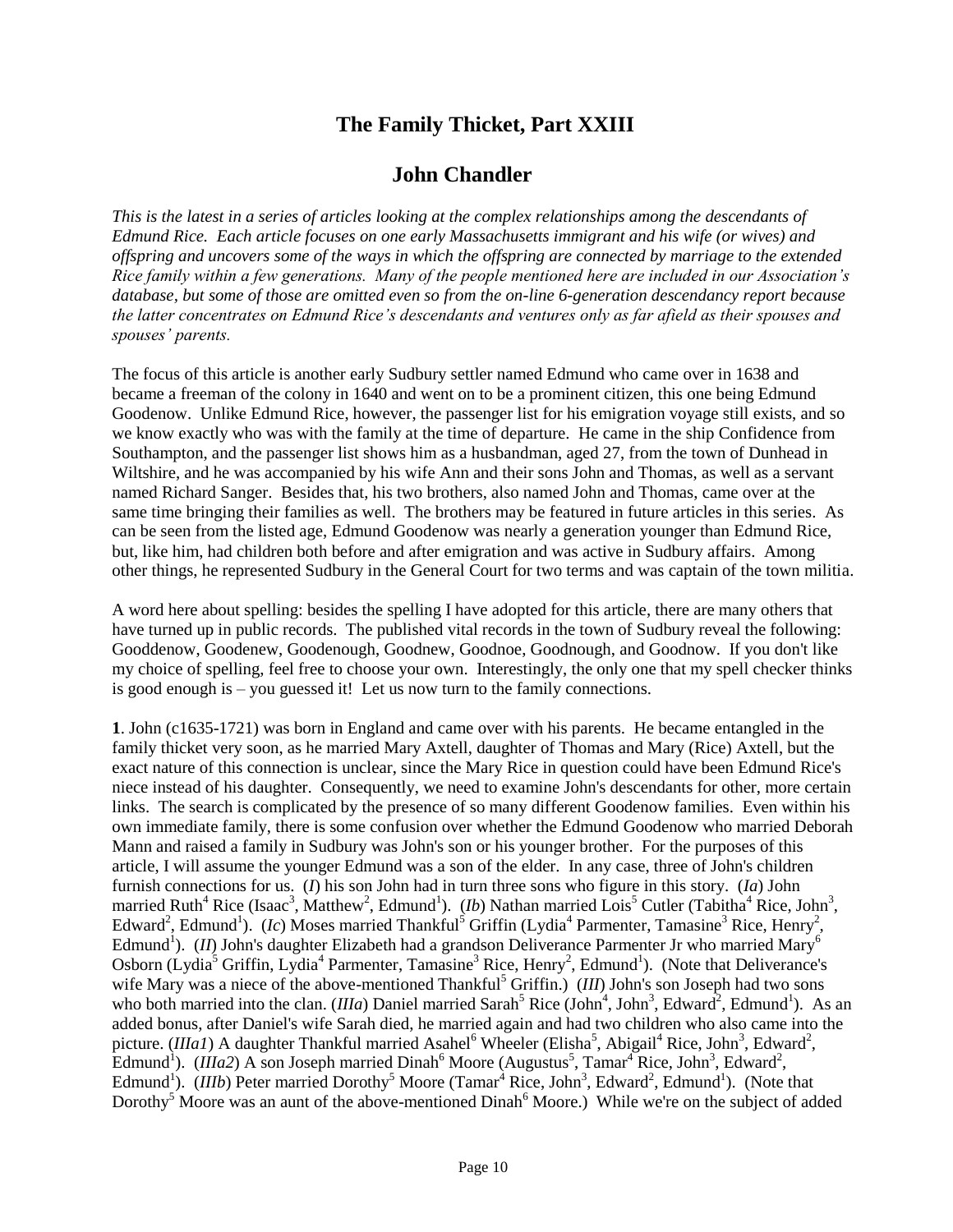bonuses, it is worth noting that Joseph Goodenow (*i.e.*, the one designated "*III*" above) had another grandson (and therefore a first cousin of Thankful Goodenow) named William Hunt who married a sister of Thankful's husband, Mary<sup>6</sup> Wheeler (Elisha<sup>5</sup>, Abigail<sup>4</sup> Rice, John<sup>3</sup>, Edward<sup>2</sup>, Edmund<sup>1</sup>). (I hope you're following this!)

**2**. Thomas (c1637-?) also came over with his parents, but does not appear in the records in Sudbury and probably died young.

**3**. Hannah (1639-?) married James Pendleton and raised a large family. However, they soon moved away from the vicinity of Sudbury and remained out of contact with the Rice clan. Inevitably, they ultimately connected in the American melting pot, but the earliest hint of a connection that I found was in the ninth generation.

**4**. Mary (1640-?) probably died young.

**5**. Sarah (1643-?) married John Kettle and had several children, and even some grandchildren, but I have not found descendants beyond that level, nor any connections.

**6**. Joseph (1645-1676) apparently never married or had children.

**7**. Edmund (?-c1727) was either the youngest son of the immigrant Edmund or a grandson. Since the eldest son, John, has already been intensively scrutinized for connections, I will consider this Edmund to be a younger brother of John, rather than his son. In any case, this Edmund married Dorothy Mann and raised a large family in Sudbury and developed his own connections to the Rice clan. I have found that three of his sons entered the thicket directly, and two other sons had children who did so. Two of the direct sons, Cornelius and Samuel, married two sisters of the above-mentioned Thankful<sup>5</sup> Griffin: Abigail<sup>5</sup> and Mary<sup>5</sup> Griffin (Lydia<sup>4</sup> Parmenter, Tamasine<sup>3</sup> Rice, Henry<sup>2</sup>, Edmund<sup>1</sup>). Meanwhile, the other direct son, David, married Mary<sup>5</sup> Bent (Mary<sup>4</sup> Drury, Rachel<sup>3</sup> Rice, Henry<sup>2</sup>, Edmund<sup>1</sup>). The two grandsons, Ebenezer and Phineas, also married two sisters, Keziah<sup>5</sup> and Lois<sup>5</sup> Frost (Elizabeth<sup>4</sup> Rice, David<sup>3</sup>, Henry<sup>2</sup>, Edmund<sup>1</sup>).

In conclusion, we can see that propinquity prevails. The families that lived in the same or neighboring towns were bound to intermarry sooner or later, or rather sooner **and** late.

# **Meet the Ancestors: Benjamin Rice (1640-1713)** *by Michael A. Rice*

Benjamin Rice was the first of Edmund Rice's children to be born and live his life entirely in America. He was born on 31 May 1640 to Edmund and Thomasine Rice at the time the family was residing at their first residence in Sudbury, the four-acre home site on North Road (now MA Route 27, Old Sudbury Road), near the First Sudbury Meeting House (on the site of what is now the Old North Cemetery). Since Edmund had sold the North Road House to John Moore on 1 Sept 1642, Benjamin spent most of his formative years of his youth at the old Rice homestead near the spring near Old Connecticut path in southeastern Sudbury. Benjamin was the last of the children to be born to Thomasine who died on 13 June 1654, when Benjamin was 14 years old, with Edmund's second wife Mercy Brigham Rice becoming his stepmother on 1 March 1655.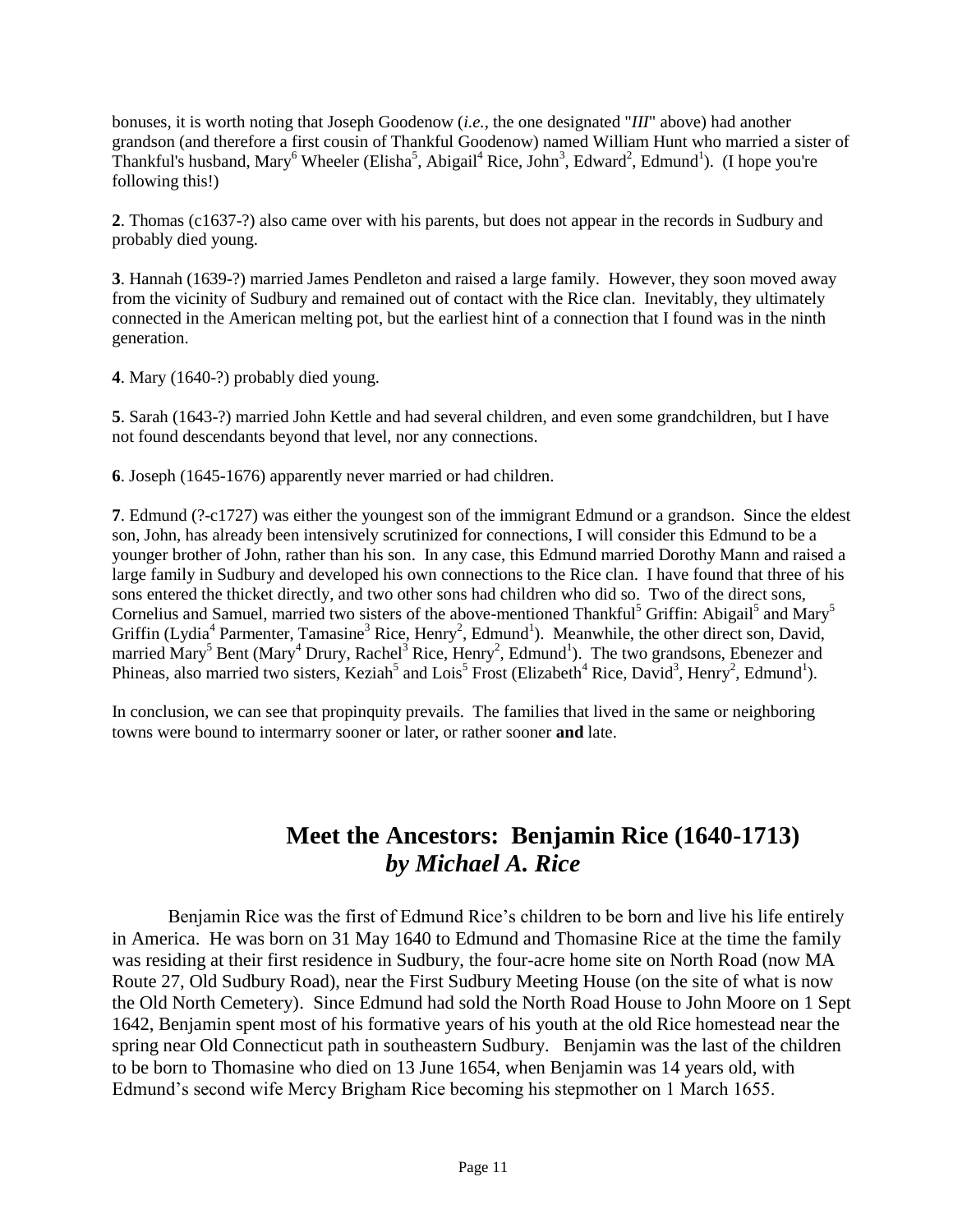Benjamin married Mary Brown, the daughter of William and Mary (Besbeth or Bisby) Brown about 1662 in Sudbury.<sup>1</sup> They had two children, Benjamin Rice Jr. (born about 1663 probably in Sudbury) and Ebenezer Rice, born 1 May 1671 in Sudbury. The first born son, Benjamin Jr., is listed in the ERA database but very little is known about his life. We know that he was alive in May 1676 when the will of William Brown, Benjamin's father-in-law, was proved in which it stated "to dau. Mary, wife of Benjamin Rice, and her son, Benjamin Rice."<sup>1</sup> In stark contrast to the dearth of information Benjamin Jr., there is a good record of the life of Benjamin's second son Ebenezer in Massachusetts vital records. Ebenezer married Bethiah Williams of Dorchester on 17 May 1698 and they had nine children.

Benjamin Rice was an original inhabitant of Marlborough having been granted 24 acres on 26 November 1660.<sup>2</sup> Although Benjamin was granted this land in Marlborough along with his father Edmund and his brothers Joseph, Samuel, Thomas, and Edward, Benjamin maintained his primary residence in Sudbury. According to Elsie Hawes Smith, Benjamin was traveling from Sudbury to Dedham in 1675 during the outbreak of King Philip's War when he suffered a frostbitten foot that had to be amputated at the ankle.<sup>3</sup> Ten years later on 23 May 1685, Benjamin sued Dr. William Avery of Boston for medical malpractice in the case. In the suit, Daniel Pond of Dedham testified that Benjamin had arrived at his home with his feet frozen and he was lodged there. Pond's testimony indicated that Dr. Avery's son Benjamin was the actual person to perform the amputation so the court ruled in favor of the defendant, Dr. Avery.<sup>1</sup>

Benjamin's wife Mary (Brown) Rice died on 3 January 1690/91 in Sudbury, and three months later on 1 April 1691 Benjamin remarried to the widow Mary (Chamberlain) Graves. Benjamin Rice died on 19 December 1713 in Sudbury. The following report is from our Association database. Any additional information (with documentation) is welcome. Send submissions to our Historian, George King.

#### *Benjamin Rice and his Family from the ERA Database*

#### *Generation One*

**1**. Benjamin Rice was born on 31 May 1640 at Sudbury, MA.<sup>1,2,3</sup> He married Mary Browne, daughter of William Browne and Mary Bisby, on 2 Jun 1661 at Sudbury, MA; (not found in the published records).<sup>4,5</sup> He married Mary Chamberlain on 1 Apr 1691 at Sudbury, MA; under the name Graves.<sup>6,5,7,8</sup> He died on 19 Dec 1713 at Sudbury,  $MA.<sup>9,4,5</sup>$ 

He was assigned a house lot of 24 acres in 1660 at Marlborough, MA.<sup>10</sup> On 29 September 1673 at Sudbury, MA, farm land was sold by written contract, naming Benjamin and Mary (Brown) Rice as the sellers of the land given to them by their parents, Edmund Rice and William Brown(e), were named as the father and father-in-law of Benjamin Rice; buyer was John Death.<sup>11</sup> Benjamin Rice sued Dr. William Avery, of Boston, for malpractice. Verdict for defendant on 23 May 1685.<sup>4</sup>

 Mary Browne was born on 18 May 1643 at Sudbury, MA, (listed as the 28th in a secondary copy of the vital records).<sup>5,12</sup> She died on 3 Jan 1690/91 at Sudbury, MA; under the name Rice.<sup>13,5</sup>

Children of Benjamin Rice and Mary Browne both born at Sudbury, MA, were as follows:

 $\overline{a}$ 

<sup>&</sup>lt;sup>1</sup> p.10 In: Ward, A.H. (1858). Genealogical History of the Rice Family: Descendants of Deacon Edmund Rice. Boston: C. Benjamin Richardson Publishers.

<sup>&</sup>lt;sup>2</sup> Record #62 A meeting of the Inhabitants and Proprietors of the Town of Marlborough 26 November 1660 (see: [http://freepages.history.rootsweb.ancestry.com/~historyofmarlborough/record7to10.htm#COLONIAL\)](http://freepages.history.rootsweb.ancestry.com/~historyofmarlborough/record7to10.htm#COLONIAL)

 $3$  p.42 In: Smith, E.H. (1938). Edmund Rice and his Family. The Edmund Rice (1638) Association. 100pp.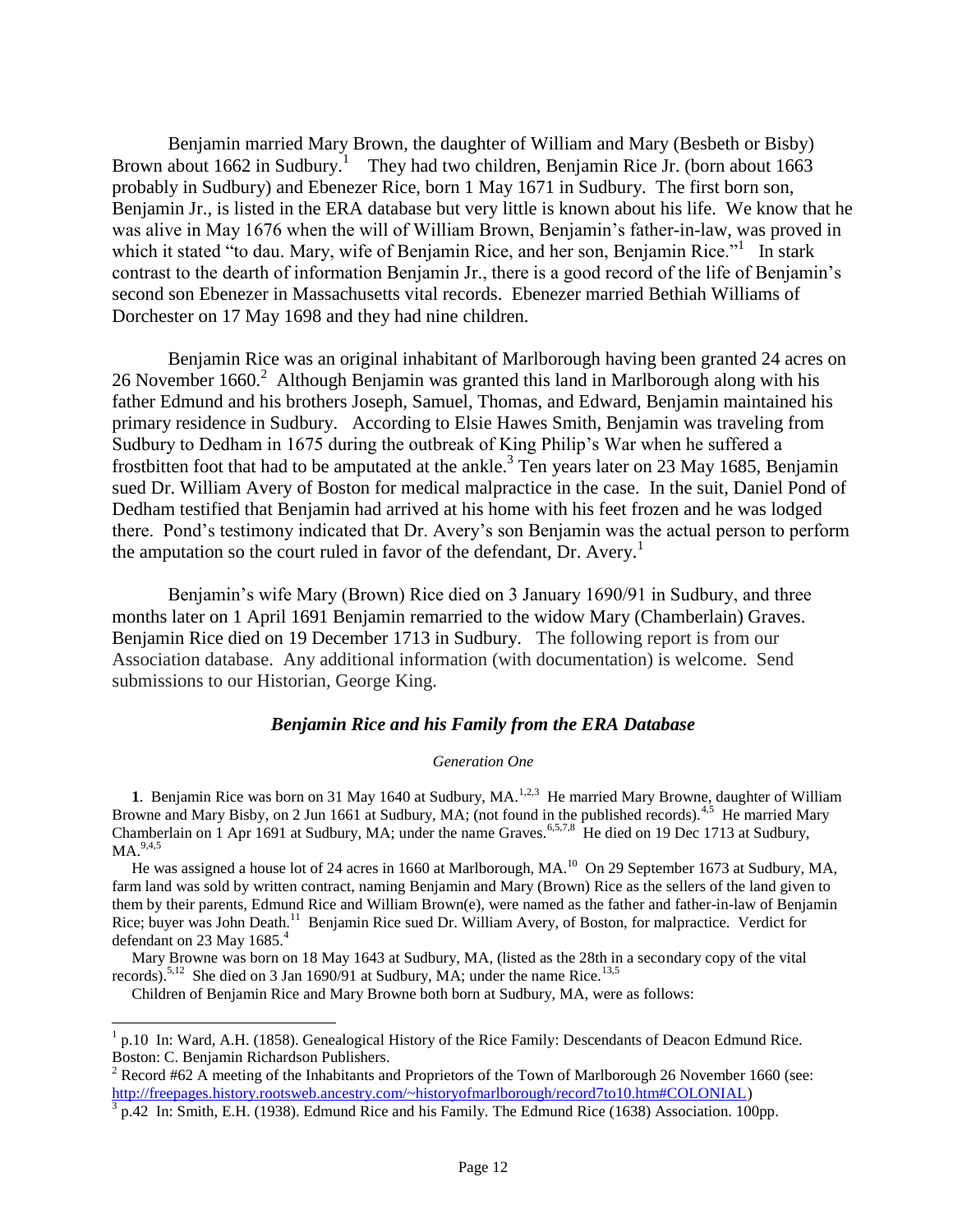- i. Benjamin Rice was born circa  $1663$ <sup>11</sup>
- 2 ii. Ebenezer Rice, born 1 May 1671; married Bethiah Williams; died 21 Jun 1724.

 Mary Chamberlain was born on 30 Jan 1648/49 at Woburn, MA, (it has also been guessed that she was born c1645, possibly in Sudbury, but the Sudbury candidate's father, Richard Chamberlain, mentioned a daughter Mary Smith in his will of 1673, not Mary Graves).<sup>5,14,15,16</sup> Mary Chamberlain married 1st John Graves on 1 Dec 1671 at Marlborough, MA.<sup>17</sup> Your authors note that there is widespread confusion over the identities of the two Marys who married two Benjamin Rices (WRN 10 and 32). The marriage records give only the names and dates, with no additional details, so the identification must rest on circumstantial evidence. To begin, we have the two marriages: 1691 in Sudbury to Mary Graves and 1692 in Marlborough to Mary Rice. Almost exactly nine months after the Marlborough marriage, a child was born at Marlborough to Benjamin and Mary, and there is a gravestone at the Old Common cemetery in Marlborough for a Mary, wife of Benjamin Rice, with a reported age that indicates her birth to be about 1671 (consistent with the observation that the Marlborough couple had nine children at regular intervals starting in 1693). There are no births recorded in Sudbury for children of Benjamin and Mary there. We believe these facts provide a convincing case for the identifications presented here: the Sudbury couple were middle-aged widower Benjamin Rice and middle-aged widow Mary (Chamberlain) Graves, both of Sudbury, (rather than young Benjamin Rice of Marlborough and Mary Graves, daughter of Benjamin Graves of Concord), and the Marlborough couple were young Benjamin Rice and young Mary Rice, both of Marlborough. There is an unexplained discrepancy of two years between the recorded birth of Mary Rice (WRN 62) and the gravestone-indicated birth of the wife of Benjamin of Marlborough, but such discrepancies are relatively common (and Mary Graves of Concord is no improvement).

There were no children of Benjamin Rice and Mary Chamberlain.

#### *Generation Two*

2. Ebenezer Rice was born on 1 May 1671 at Sudbury, MA.<sup>18,5,19</sup> He married Bethiah Williams, daughter of Stephen Williams and Sarah Wise, on 17 May 1698 at Dorchester, MA.<sup>18,20,5,21</sup> He died on 21 Jun 1724 at Sudbury,  $MA.<sup>22,9</sup>$ 

He and Bethiah Williams resided in 1698 at Sudbury, MA.<sup>22</sup> He left a will on 6 Apr 1723, which was proved 1 July 1724. The will mentions eldest daughter Mary Loker; seven other daughters: Sarah, Bethiah, Elizabeth, Katherine, Grace, Abigail, and Ann; son Ebenezer under 21. Loving brother John Williams of Roxbury, Executor. Inventory of £337, July 10, 1724, including meadow west side of River, bounded by John Rice. Stephen Williams, brother of the widow of E. Rice, was appointed guardian of Ebenezer Rice in his 18th year, July 12, 1727.<sup>23</sup>

Bethiah Williams was born on 26 Apr 1676 at Roxbury, MA.<sup>22,24</sup> She died on 6 Jul 1721 at Sudbury, MA; under the name Rice. $22,9$ 

Children of Ebenezer Rice and Bethiah Williams were as follows:

i. Mary Rice was born on 3 Mar 1699 at Dorchester, MA.<sup>20,25</sup> She married Henry Loker, son of John Loker and Sarah Rice, on 20 Feb 1716/17 at Sudbury, MA; (28th per Ward).<sup>19,26,27,28</sup>

Henry Loker was born on 9 Mar 1684/85 at Sudbury, MA.<sup>29,30,27,19</sup>

ii. Sarah Rice was born on 3 Feb 1700 at Sudbury, MA. $20,31,19$  She married 1st Joseph Reed on 26 Nov 1723 at Sudbury, MA.<sup>20,32</sup> She married Ebenezer Humphrey, son of Arthur Humphrey and Rachel Rice, on 21 Apr 1732 at Oxford, MA; not listed as Ebenezer of Woodstock, CT.<sup>33,31</sup> She died on 12 Mar 1784 at Oxford, MA; aged 83y, under the name Humphrey.<sup>33,34</sup>

Joseph Reed died on 20 Dec 1731 at Oxford, MA; under the name Read.<sup>33</sup>

Ebenezer Humphrey was born on 22 Aug 1692 at Woodstock, CT.<sup>34,35,36</sup> He died on 19 May 1761 at Oxford, MA; under the name Humphey.<sup>33,34</sup> He served several years as selectman of Oxford.<sup>34</sup> He was one of the 30 original proprietors of Oxford, MA.<sup>34</sup> He was a constable in 1723 at Oxford, MA.<sup>34</sup>

- iii. Bethiah Rice was born on 21 Jan 1702/3 at Sudbury, MA. $^{22,19}$
- iv. Elizabeth Rice was born on 8 Sep 1705 at Sudbury, MA.<sup>22,19</sup>
- v. Katharine Rice was born on 18 Aug 1707 at Sudbury, MA.<sup>22,19</sup> She was baptized on 31 Aug 1707 at First Parish Church, Sudbury, MA.<sup>37</sup>
- vi. Ebenezer Rice was born on 24 Nov 1709 at Sudbury, MA.<sup>22,38</sup> He married Anna Rice, daughter of Charles Rice and Rachel Wheeler, on 23 Mar 1743 at Westborough, MA; Ebenezer of Southborough.<sup>39,40,41</sup> He died in 1793 at Annapolis County, NS.<sup>42</sup>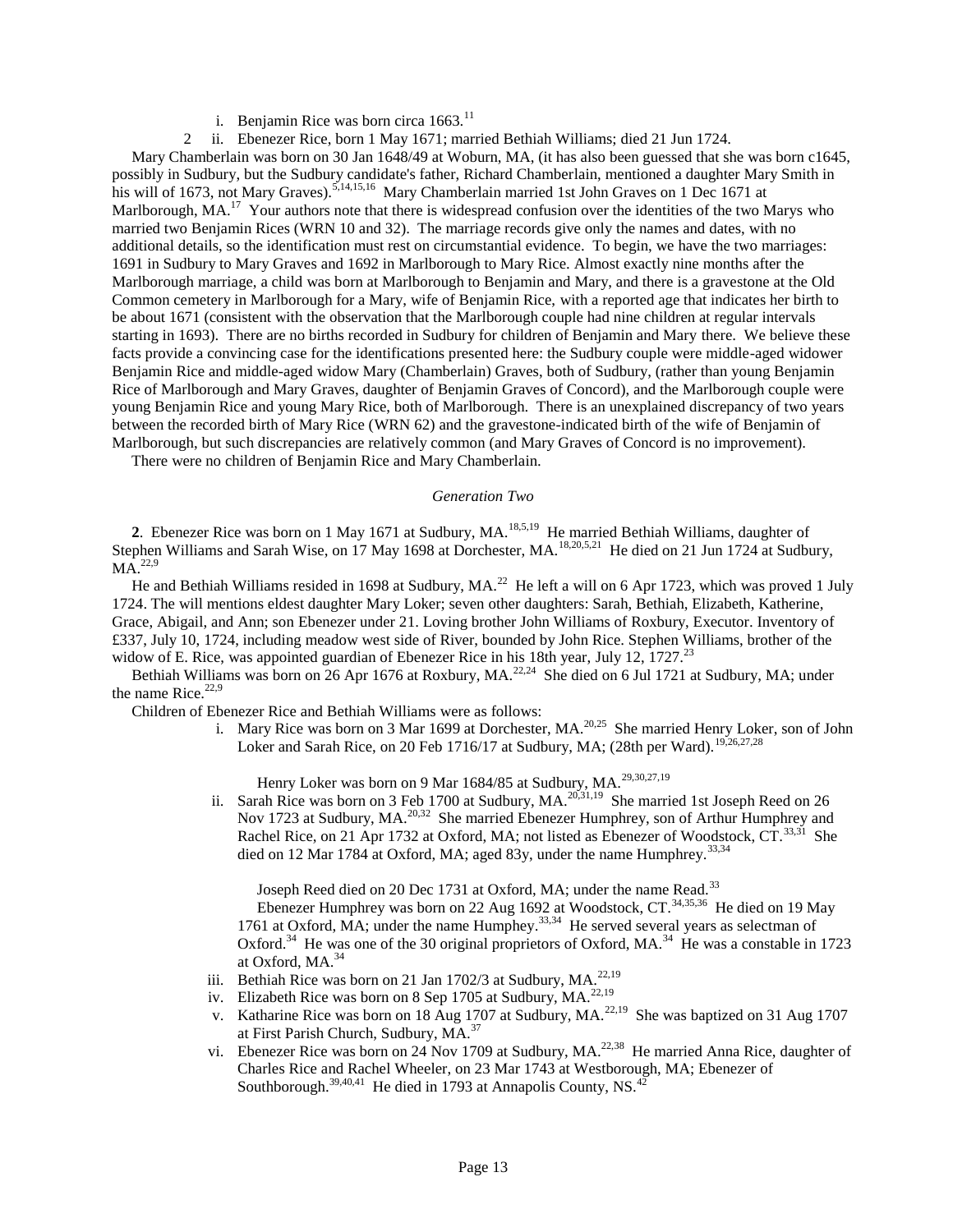He and Anna Rice resided after Apr 1743 at Westborough, MA.<sup>43</sup> He and Anna Rice resided after 1760 at Annapolis Royal, Annapolis Co, NS, (Ward mistakenly has them moving to Conway, where some of their children settled).<sup>43,44,45</sup> He appeared on the census of 1768 at Annapolis Royal, Annapolis Co, NS; with one male and three females in the household, all American-born. The three females are presumably wife Anna and daughters Sarah and Elizabeth.<sup>46</sup> He appeared on the census of 1770 at Annapolis Royal, Annapolis Co, NS; with four in the household, all American-born. the four are presumably Ebenezer, wife Anna, and daughters Sarah and Elizabeth.<sup>47</sup>

Anna Rice was born on 6 May 1722 at Westborough, MA.<sup>48,49</sup> She died after 1770 at Annapolis Royal, Annapolis Co, NS; The 1768 census for Annapolis lists Ebenezer Rice with 1 male and 3 females in the household. Sons Benjamin and Joseph are listed separately. (Cousin Beriah Rice's family had already moved away.) The three females can only be Anna (wife), Sarah (b1753), and Elizabeth (b1756) as daughter Anna died in 1751. The 1770 census lists four persons in the household, all American. Therefore, your authors believe that Anna was alive at Annapolis in 1768 and 1770.<sup>44</sup>

vii. Grace Rice was born on 23 Jan 1712 at Sudbury, MA. $^{22,19}$  She was baptized on 9 Mar 1712 at First Parish Church, Sudbury, MA.<sup>50</sup> She married Charles Johnson circa 1730.<sup>22</sup> She died in 1789.<sup>22</sup>

Charles Johnson died in 1777.<sup>22</sup>

viii. Abigail Rice was born on 17 Jun 1714 at Sudbury, MA. $^{22,20,51,19}$  She married Lt Daniel Bugbee, son of Edward Bugbee and Abigail (--?--), on 21 Jun 1733 at Roxbury, MA; (23 January per Ward).<sup>22,20,51,24</sup> She died in Aug 1792 at Roxbury, MA; aged 79y, under the name Bugbee, according to a death notice in the Columbian Centinel. $^{24}$ 

 Lt Daniel Bugbee was born on 14 Jul 1703 at Roxbury, MA, (1705 per Rice Gen'l Register) under the name Bugbey. $51,24$ 

ix. Ann Rice was born on 26 Jan 1716/17 at Sudbury, MA. $^{22,19}$ 

#### **Endnotes to the Database Report**

- 1. Sudbury MA, *Vital records of Sudbury, Massachusetts, to the year 1850* (Boston, MA: New England Historic Genealogical Society, 1903), p. 119. Hereinafter cited as *Sudbury, MA, Vital Records*.
- 2. Andrew Henshaw Ward, *Genealogical History of THE RICE FAMILY: Descendants of DEACON EDMUND RICE* (Boston, MA: C. Benjamin Richardson, 1858), pp. 5, 10. Hereinafter cited as *Rice Family (Ward)*.
- 3. Edmund Rice (1638) Association, *A Genealogical Register of Edmund Rice Descendants* (Rutland, VT: The Charles E. Tuttle Company, 1970), pp. 1, 4. Hereinafter cited as *Rice Gen'l Register*.
- 4. Ward, *Rice Family (Ward)*, p. 10.
- 5. *Rice Gen'l Register*, p. 4.
- 6. Ward, *Rice Family (Ward)*, pp. 6, 23.
- 7. Margaret Skinner Rice, compiler, *The Rice Family - Supplement 2 -- Part 1* (Amesbury, MA: Edmund Rice Association, 1983), p. 4. Hereinafter cited as *Rice Family - S2/P1*.
- 8. Sudbury MA, *Sudbury, MA, Vital Records*, pp. 207, 257.
- 9. Sudbury MA, *Sudbury, MA, Vital Records*, p. 322.
- 10. Charles Hudson, *History of the town of Marlborough, Middlesex County, Massachusetts* (Boston, MA: T. R. Marvin & Son, 1862), p. 37. Hereinafter cited as *Marlborough, MA, History - Hudson*.
- 11. Letter from Robert W. Goodenow, MD, to Dennis Rice, 27 August 1997, p. 1.
- 12. Sudbury MA, *Sudbury, MA, Vital Records*, p. 28.
- 13. Sudbury MA, *Sudbury, MA, Vital Records*, p. 323.
- 14. James Savage, *Genealogical Dictionary of the First Settlers of New England* (Boston, MA: Little, Brown & Co, 1860), p. 1:354. Hereinafter cited as *Savage's Genealogical Dictionary*.
- 15. Hudson, *Marlborough, MA, History - Hudson*, p. 433.
- 16. Edward F. Johnson, *Woburn Records of Births, Deaths, and Marriages from 1640-1873* (Woburn, MA: Andrews, Cutler & Co., 1890). Hereinafter cited as *Woburn, MA, Vital Records*.
- 17. Concord MA, *Concord, Massachusetts; Births, Marriages, and Deaths 1635 - 1850* (Boston, MA: Beacon Press, c. 1895), p. 16. Hereinafter cited as *Concord, MA, Vital Records*.
- 18. Ward, *Rice Family (Ward)*, pp. 10, 43.
- 19. Sudbury MA, *Sudbury, MA, Vital Records*.
- 20. Edmund Rice (1638) Association, *Supplement to THE RICE FAMILY, Descendants of Deacon Edmund Rice; A Supplement to 1858* (Massachusetts: Edmund Rice (1638) Association, 1967), p. 6. Hereinafter cited as *Rice Family - Supp 1*.